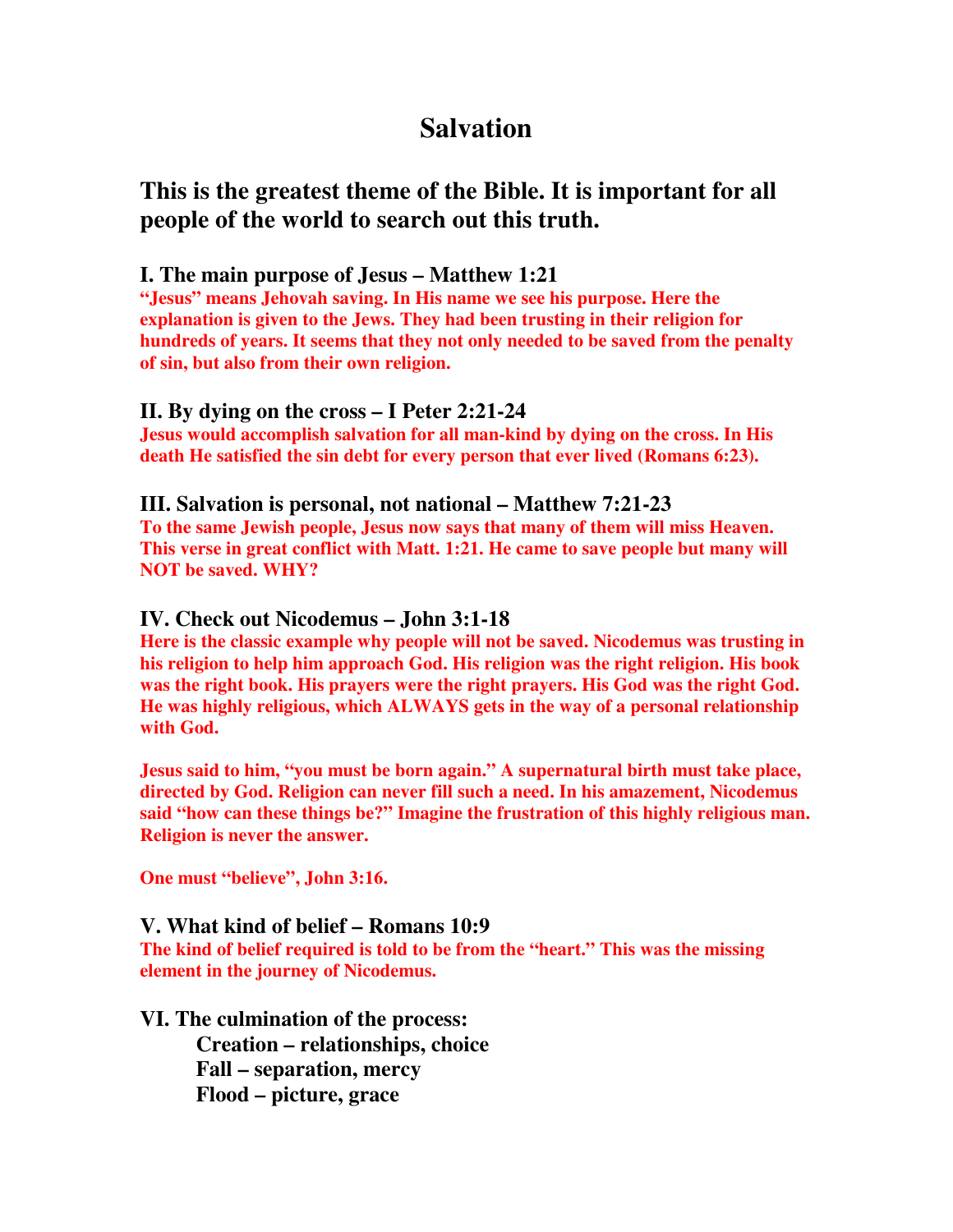**Abraham – faith, substitute Moses – details David – sincere heart** 

**Remember the lessons we have taught. Piece together the ingredients and find the process for "true" salvation.** 

#### **VII. The unique prayer – Romans 10:13**

**Having included each element on the above list, it is now time to tell God, through Jesus, that you accept JESUS. Open your heart and tell JESUS that you want HIM in your life. This prayer is unique because it only deals with ETERNAL matters. Most of our prayers are about temporary things, health, money, relationships, home, family. This prayer deals with your soul and your eternal destiny.** 

#### **VIII. When was that? – Romans 13:11**

**In this verse we read a very interesting phrase, "when we believed." In the spirit of that verse, let us examine the idea of "when." When did this miracle of the new birth take place? When did you open your heart to HIM? Not, when did you join a religion. Each of the listed people would have a different story.** 

#### **Zacchaeus**

**"I was a tax collector. One day I heard that Jesus would pass by. I decided that I wanted to see Him. I had heard that He might be the Messiah. I had climbed a tree to see Him when He spotted me there. He beckoned me down. My heart burned within me to know Him. My heart was fertile soil for His love. That day I opened it to Him."** 

#### **Thief on the cross**

**"I was hanging on a cross next to Jesus. I recognized that He was there unjustly. The man on the other cross was mocking but not me. I knew that HE was the Son of God. I asked Him, with a sincere heart, to "remember me when you enter your kingdom." He said "today you will be with Me in Paradise." How thrilled my heart was to hear those words. For the first time in my miserable life, I had hope."** 

#### **You**

**Teacher, tell your story in a brief form. Include, before, what happened, after.** 

#### **IX. The dangerous question**

**Is it possible that somewhere along my spiritual journey, I did this? This is a dangerous question to ask because of the weight of the consequences. Are you prepared to stake you eternal destiny on a "perhaps?"**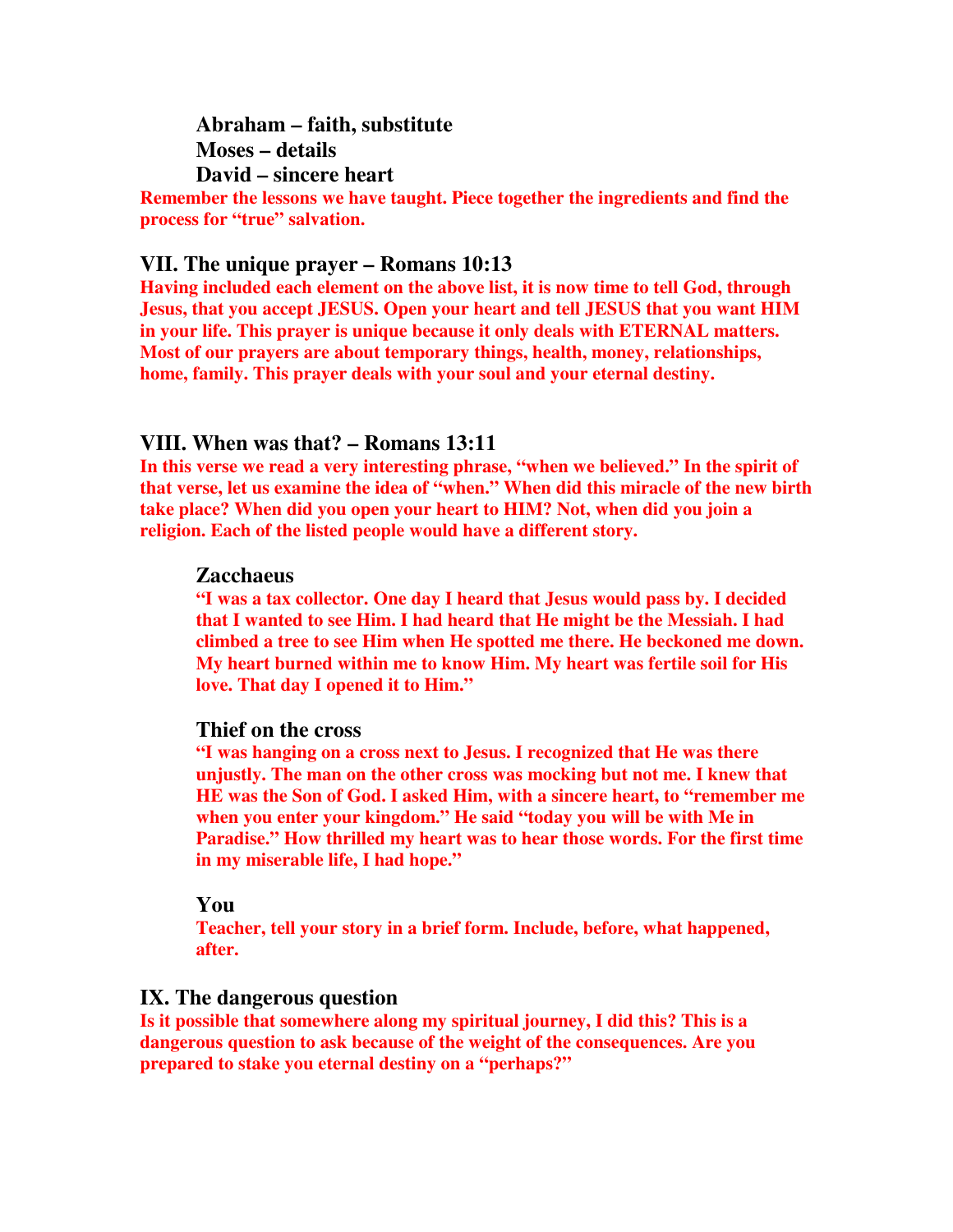#### **TODAY:**

**Ask Jesus to be your savior. Don't take an eternal chance. Sincerely open your heart to Him.** 

**"Dear Jesus, I BELIEVE that You died for my sins, and I accept you as my Savior. I need you in my life and heart. Please save me from my sins."**